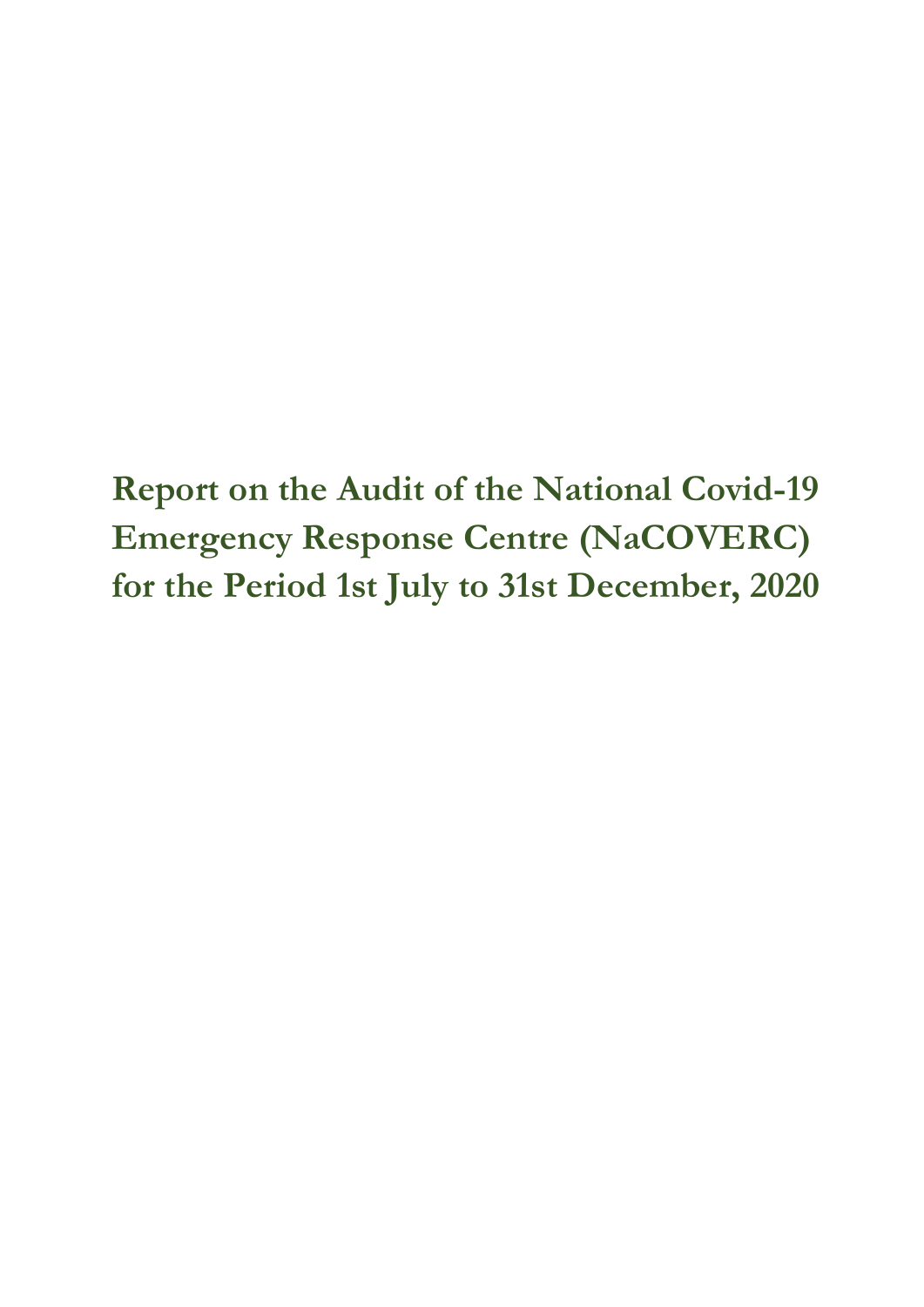

# **TABLE OF CONTENTS**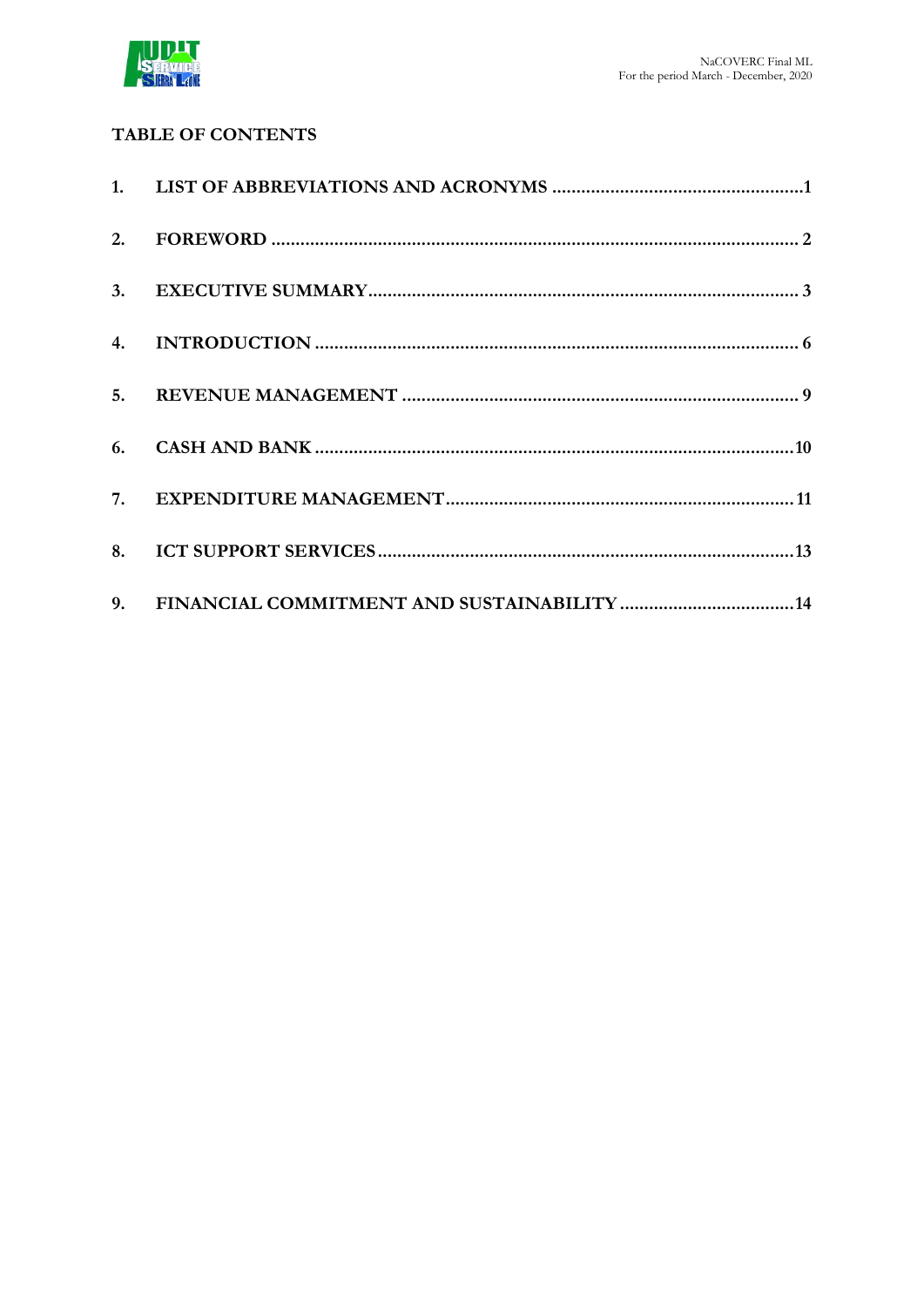

# <span id="page-2-0"></span>**1. LIST OF ABBREVIATIONS AND ACRONYMS**

| <b>ASSL</b>     |            | Audit Service Sierra Leone                               |  |
|-----------------|------------|----------------------------------------------------------|--|
| <b>CEMS</b>     |            | Compliance Enforcement Management System                 |  |
| <b>DiCOVERC</b> |            | District COVID-19 Emergency Response Centre              |  |
| <b>DSTI</b>     |            | Directorate of Science, Technology and Innovation        |  |
| <b>ICT</b>      |            | Information and Communication Technology                 |  |
| <b>INTOSAI</b>  |            | International Organisation of Supreme Audit Institutions |  |
| <b>ISSAI</b>    |            | International Standards of Supreme Audit Institutions    |  |
| IT              |            | Information Technology                                   |  |
| <b>MMO</b>      |            | Mobile Money Operator                                    |  |
| <b>NaCOVERC</b> | $\sim$ $-$ | National COVID-19 Emergency Response Centre              |  |
| <b>NRA</b>      |            | National Revenue Authority                               |  |
| <b>SLA</b>      |            | Service Level Agreement                                  |  |
| <b>SLRSA</b>    |            | Sierra Leone Road Safety Authority                       |  |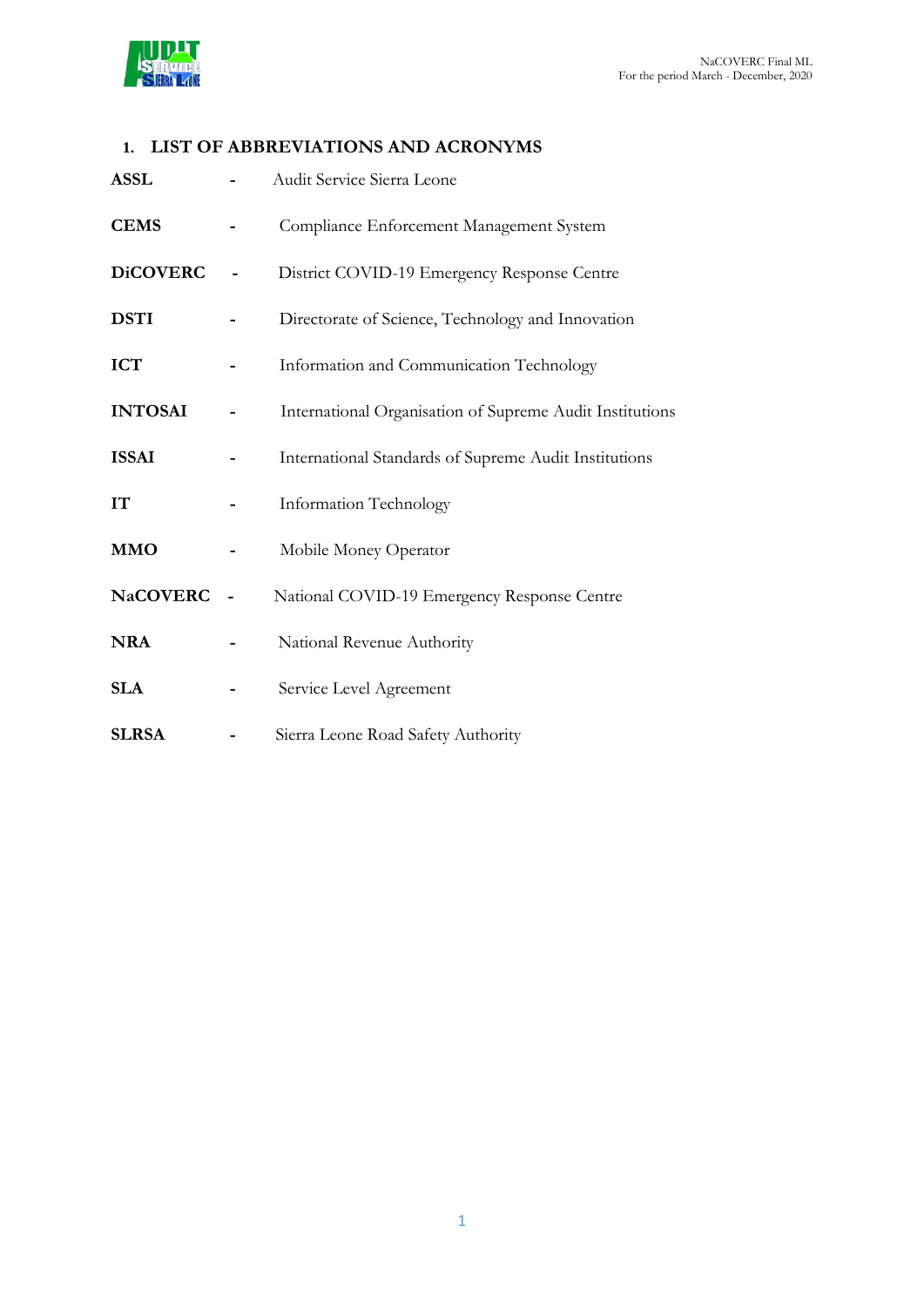# <span id="page-3-0"></span>**2. FOREWORD**

The Covid-19 pandemic has caused the Government of Sierra Leone and its development partners to increase spending on public health emergency, while at the same time, reducing tax revenues generation. This motivated the Audit Service Sierra Leone (ASSL) to carry out a real-time audit on the funds of the Emergency Response Centre for the first three-month period, which was considered as the Government's preparedness stage for the fight against the Covid-19 pandemic. This audit report raised issues of weaknesses in internal control systems. We however noted that Parliament has not yet published its report upon review of the first Auditor-General's report on the Management of the National Covid-19 Emergency Response Centre (NaCOVERC) Funds. Therefore, we found it difficult to follow up on our recommendations made in that report.

It is with great pleasure that we submit the second Auditor-General's report on the Management of the NaCOVERC Funds for the period July to December, 2020.

This is in accordance with Section 95(6) of the Public Financial Management Act of 2016 which states that: ″Nothing in this Section shall prevent the Auditor-General from submitting a special report for tabling in Parliament on matters that should not await disclosure in the annual report″.

We are impressed by the significant improvement in the overall audit outcomes compared to the previous report. These improvements can largely be attributed to strong drivers of internal controls being supported by commendable leadership and governance structures during the period under review. The day-to-day internal control disciplines were enhanced and monitored by the Fiduciary Agent (BDO) that was employed by the Government of Sierra Leone. The role played by the Management Team of NaCOVERC, the Fiduciary Agent and other coordinating departments helped to improve the management of NaCOVERC funds. Less irregular, fruitless and wasteful expenditures were incurred during the period under review, compared to the previous audit. While significant progress has been achieved over the period, substantial attention is needed in financial and performance management. This is especially true in the areas of disbursement and revenue management as these areas continue to remain as key challenges to attaining positive audit outcomes.

Let us take this opportunity to thank the audit team for putting this report together.

Selvin Bell **F/Acting Auditor-General**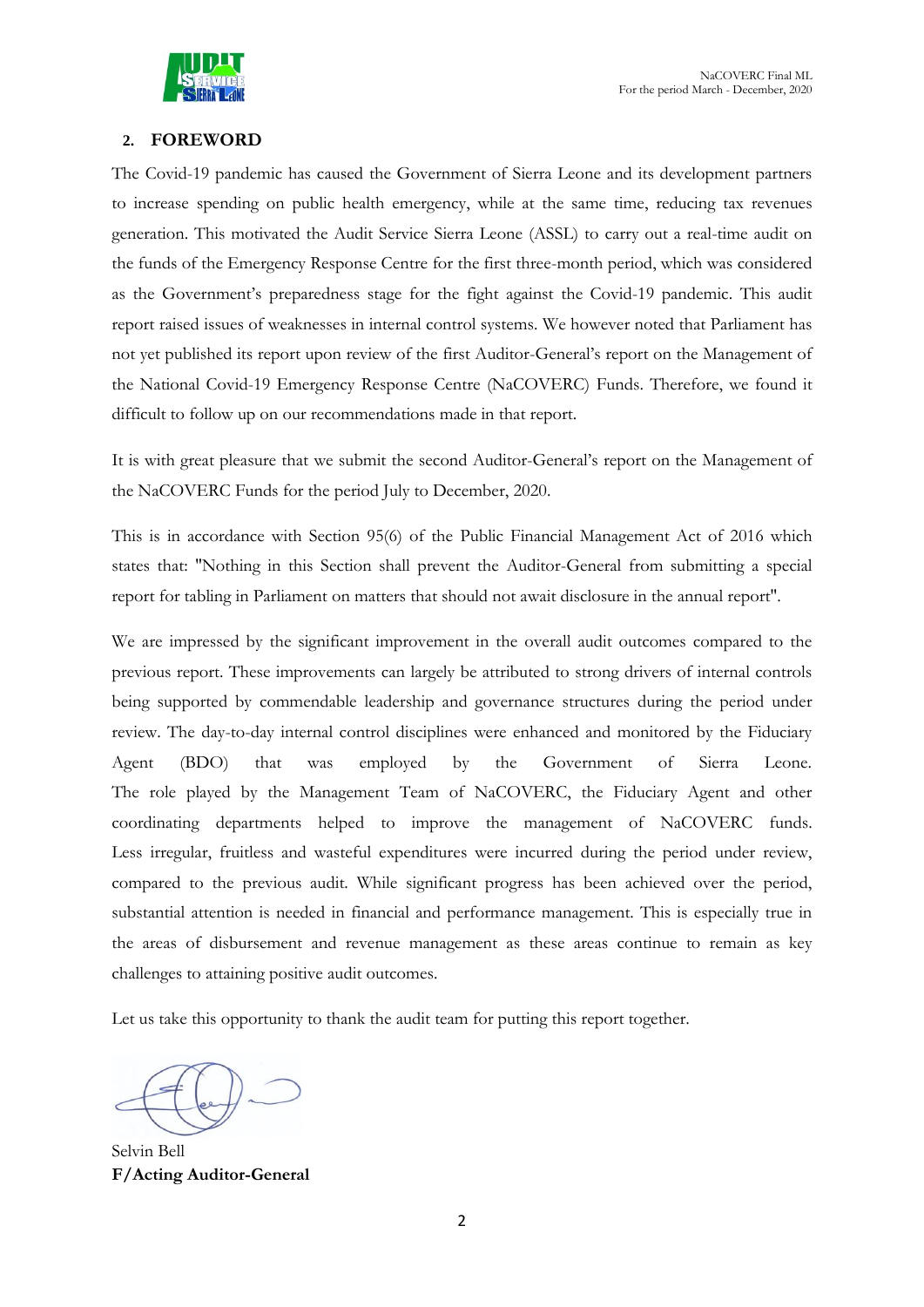

## <span id="page-4-0"></span>**3. EXECUTIVE SUMMARY**

# **The following is a summary of the issues that are contained in the body of this report: Revenue Management**

- 1. In a review of the documents regarding payment of fines by businesses, we observed that fines levied on, and paid by certain businesses, were not in accordance with the provisions of Section 6(1&4) and Section 10(1) of the COVID-19 Public Emergency Response Coordination (Protective Measures) Regulations of 2020. This resulted in revenue loss of Le31.75 million. In addition, Le16.03 million was collected as fines by three District Covid-19 Emergency Response Centres (DiCOVERCs) (Kono, Tonkolili and Karene) which was not deposited in the designated NaCOVERC account at the Rokel Commercial Bank for the period under review. Consequently, this amount may not have been captured and reported as part of the revenue from fines in the audited Financial Statements. As such, there is a loss of revenue and a misstatement of the revenue figure in the Financial Statements.
- 2. We therefore recommend that the Chairman of NaCOVERC should ensure that the Enforcement Team provides a reasonable and convincing explanation with evidence, regarding the inconsistent application of the regulations, or the amount be recovered from the Team. He should also ensure that the fines collected by the DiCOVERCs are captured and reported as part of the revenue in the Financial Statements to ensure completeness.
- 3. Based on the verification of management's response, we conclude that due to the controls put in place, the explanation given regarding the inconsistent levying of fines on businesses is satisfactory. However, fines collected by the DiCOVERCs were still not captured in the Financial Statements.

## **Monthly Bank Reconciliations**

- 4. Monthly bank reconciliations were not performed for four NaCOVERC accounts and 18 DiCOVERCs' and Regional Covid-19 Emergency Response Centre accounts for the period under review. The total balance on these unreconciled accounts stands at Le21,034,796,966.12.
- 5. We recommended that the Chairman of NaCOVERC should ensure that monthly reconciliations are performed for all the 22 accounts in question and evidence of reconciliations forwarded to the Audit Service for review; otherwise, our opinion will be modified.
- 6. During verification of response, bank reconciliations for five of the DiCOVERCs' accounts were submitted and reviewed. This issue is partly resolved.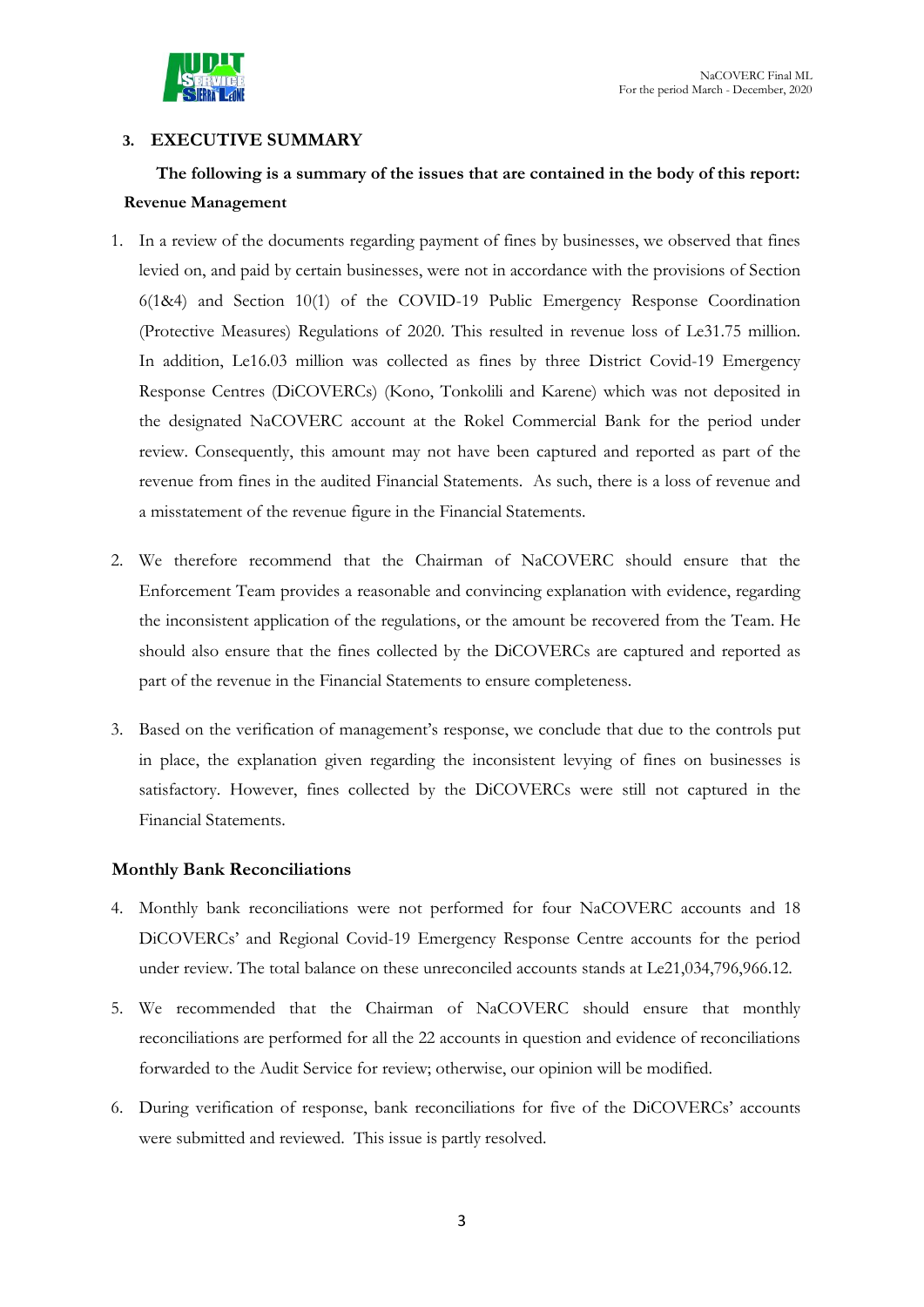

# **Expenditure Management**

- 7. While reviewing payment vouchers and their supporting documents, we observed that payments totalling Le7,423,425,871 were made to various contractors, suppliers, individuals and DiCOVERCs. However, the documentation maintained in respect of these payments was not adequate to confirm the occurrence of the payments or in some instances, to confirm delivery of goods and services. The payments might not have been made in the best interest of NaCOVERC, and this could lead to loss of public funds.
- 8. We therefore recommend that the Chairman should ensure that the missing documents listed in the appendix are made available to the Audit Service for verification and confirmation; otherwise, the amount in question will be surcharged to those who authorised these payments.
- 9. During verification of responses, documents were submitted and verified for a total of Le5,760,132,871, which is resolved. However, there is still an amount of Le1,663,293,000 for which no documents were submitted; therefore, they remain unresolved. Details are given in Paragraph 8.1.1 in this report.

## **Outstanding Commitment and Sustainability of NaCOVERC**

10. Our review of documents and discussions with officials of NaCOVERC revealed that, the agency has huge outstanding commitments and debts relating to 2020. As at 30th September 2021, the total estimated debt amount was Le148 billion. This amount relates to backlog payments of allowances, amounts owed to suppliers for goods and services delivered, operational costs and other outstanding requests. It is not clear when NaCOVERC will honour these debts and commitments as the Ministry of Finance has also discontinued the provision of regular financial support to NaCOVERC. Failure to meet financial and other obligations as they fall due, may risk jeopardising the response and raises concern on issues relating to the response.

## **Conclusion**

11. During the audit and up to the time we held the exit meeting (15th October 2021), the Public Accounts Committee (PAC) of Parliament had not provided its own conclusion on the review of the Auditor-General's first report on the NaCOVERC audit. Consequently, we found it difficult to follow up on the implementation of the recommendations of that report. Notwithstanding the progress NaCOVERC has made in putting control measures in place in the management of its financial and other resources during July to December 2020, there is still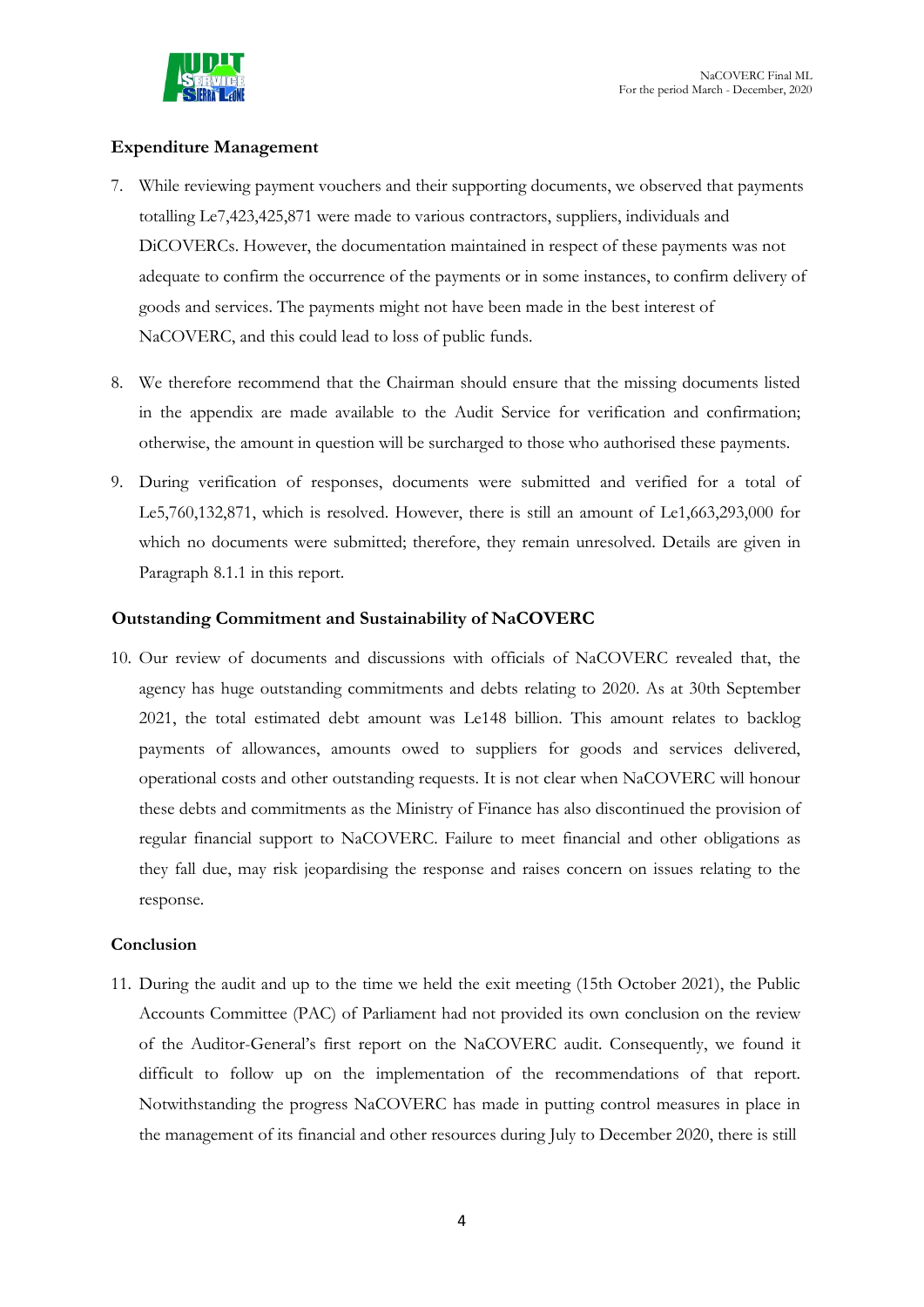

room for improvement in the areas of expenditure management, revenue management, bank reconciliations and budgetary control.

12. However, the Chairman of NaCOVERC should ensure that the accounting and internal controls systems are strengthened and effectively monitored to ensure compliance with stipulated regulations which govern the operations of the NaCOVERC. This will improve the effectiveness and efficiency of the entire COVID-19 Response.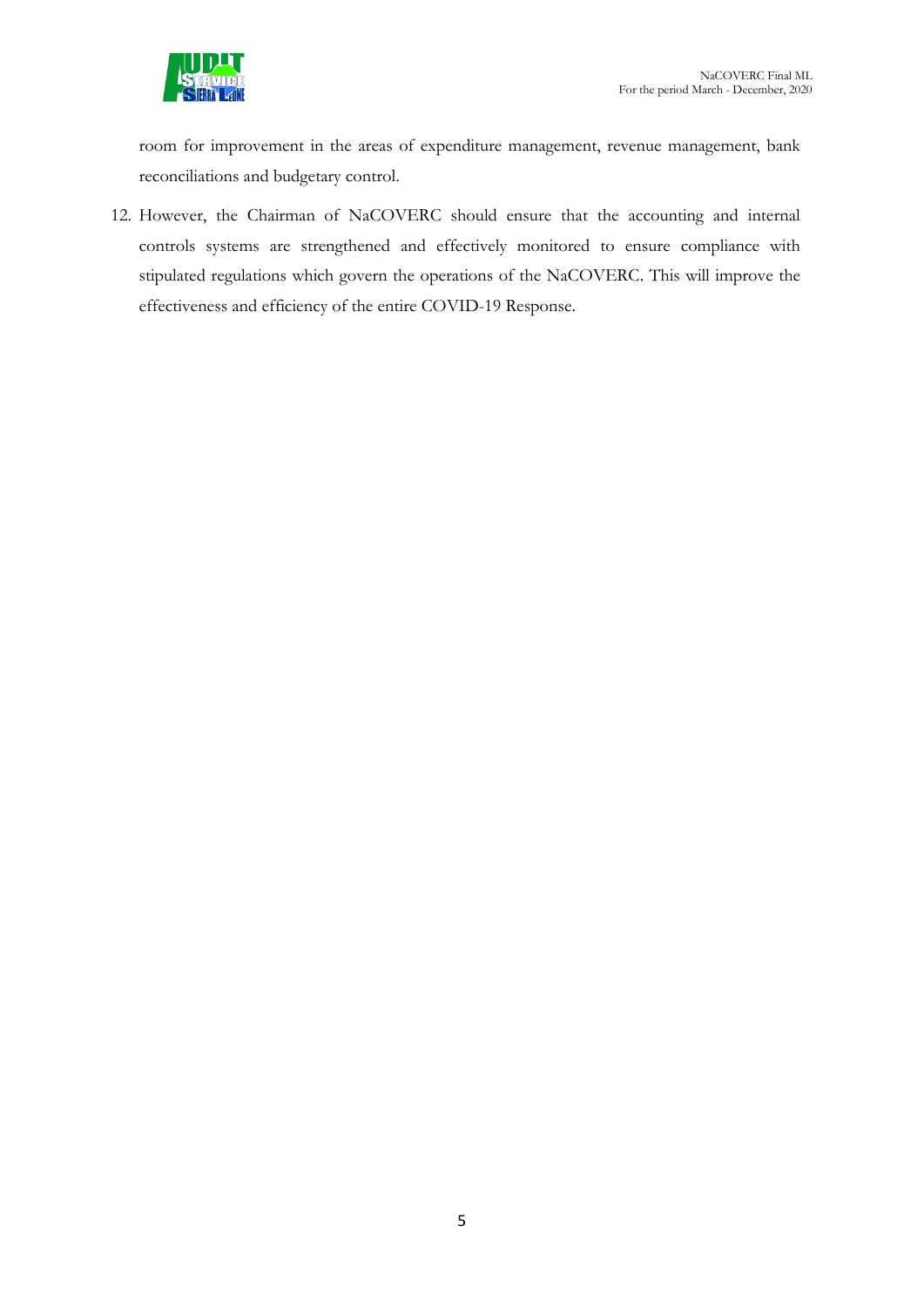

# <span id="page-7-0"></span>**4. INTRODUCTION**

## **Background**

- 13. The NaCOVERC was set up mainly to respond to the COVID-19 pandemic in Sierra Leone; and is responsible mainly for the prevention, treatment and control of the spread of the virus. This is achieved through various pillars that are set up within the operations of the NaCOVERC. The current pillars in operation at the NaCOVERC are as follows:
	- 1. Strategic Planning
	- 2. Case Management
	- 3. Surveillance
	- 4. Laboratory
	- 5. Risk Communication
	- 6. Social Mobilisation
	- 7. Nutrition
	- 8. Logistics
	- 9. Quarantine Management
	- 10. Psychosocial
	- 11. Operations
	- 12. Communications

# **Mandate(s)**

14. The Audit Service Sierra Leone is mandated by Section 119(1) of the 1991 Constitution of Sierra Leone and the Audit Service Act of 2014 to audit all institutions that are wholly and partially set up using public funds.

## **Scope**

15. The audit covered the period between 1st March and 31st December, 2020, and is conducted in accordance with the International Standards of Supreme Audit Institutions (ISSAIs).

## **Objectives**

- 16. The objectives of this exercise are to:
	- express an opinion on whether the 2020 Financial Statements give a true and fair view of the state of affairs of the NaCOVERC, and whether they were prepared in accordance with an applicable reporting framework and other relevant legislation;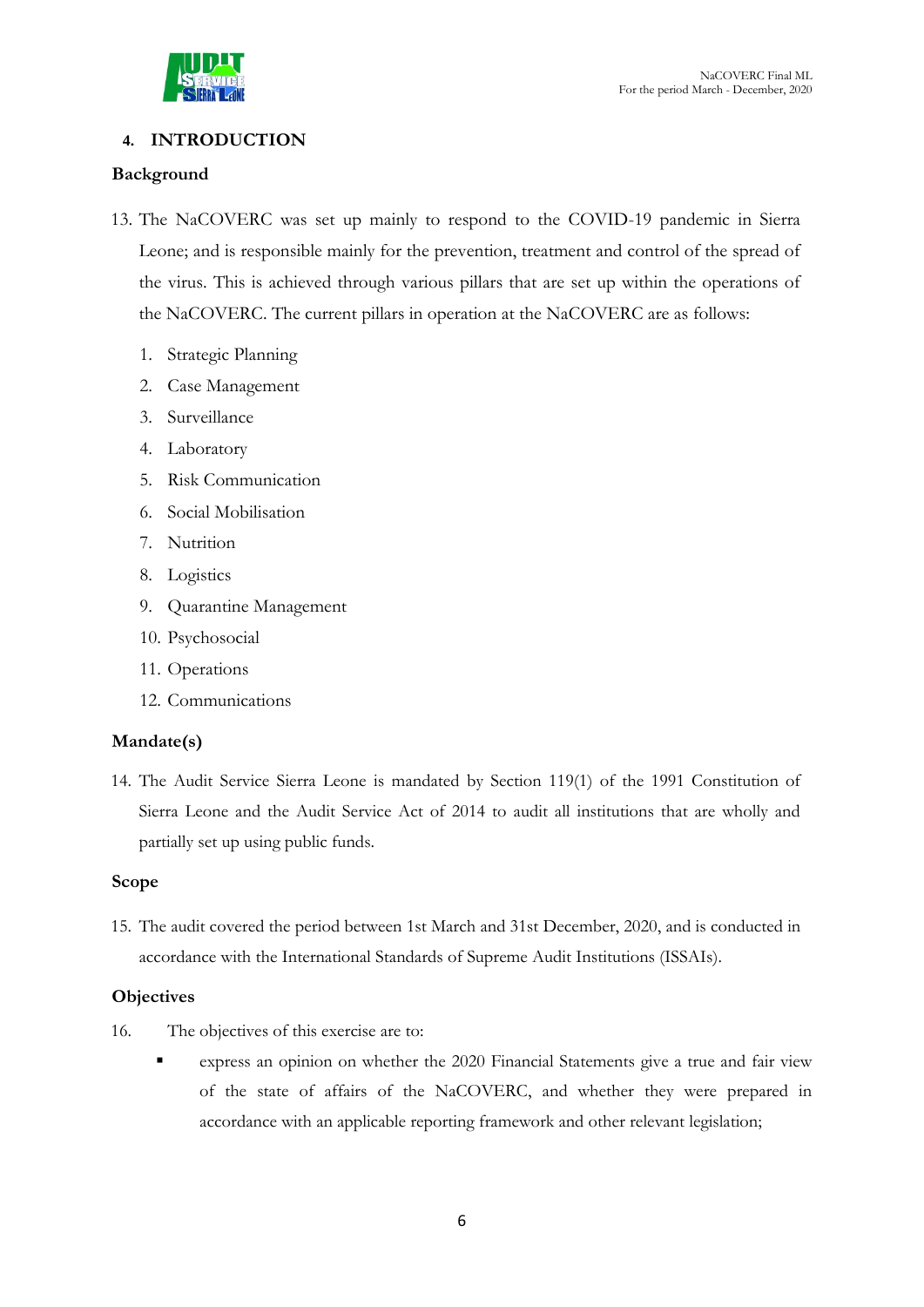

- gain an understanding of whether the books of account and other financial documents are a reasonable presentation of the results of the activities for the period under review; and
- ascertain whether internal control procedures necessary for sound financial management were in place during the period under reviewed.

# **Audit Approach**

- 17. This audit was conducted in accordance with the International Standards of Supreme Audit Institutions (ISSAIs). These standards require that in conducting our work, we conduct a risk assessment to focus resources on the areas of greater audit risk. During this engagement we:
	- held discussions with key members of staff of the NaCOVERC;
	- reviewed key documents;
	- tested key controls; and
	- performed tests on a sample of financial transactions to prove the Financial Statements' assertions.

## **Ethical Consideration/Declaration**

- 18. It is ethically correct to confirm our independence to those charged with governance. We have internal quality control procedures which ensure that our independence is upheld. As a Supreme Audit Institution (SAI), the ASSL has internal rotation policy in all divisions. Moreover, members in audit teams signed ethical declaration form at the inception and at the end of the audit, whilst the audit supervisors assess declarations for compliance with the ethical codes of conduct.
- 19. We can confirm that the ASSL complied with ISSAIS's ethical standards, and in our professional judgement, is independent and objective as per the requirements of those standards, and are able to express an objective opinion on the Financial Statements of the NaCOVERC.
- 20. Detailed audit findings are presented in the following sections of the report. These findings have been prioritised as high, medium or low according to the criteria set in the table below: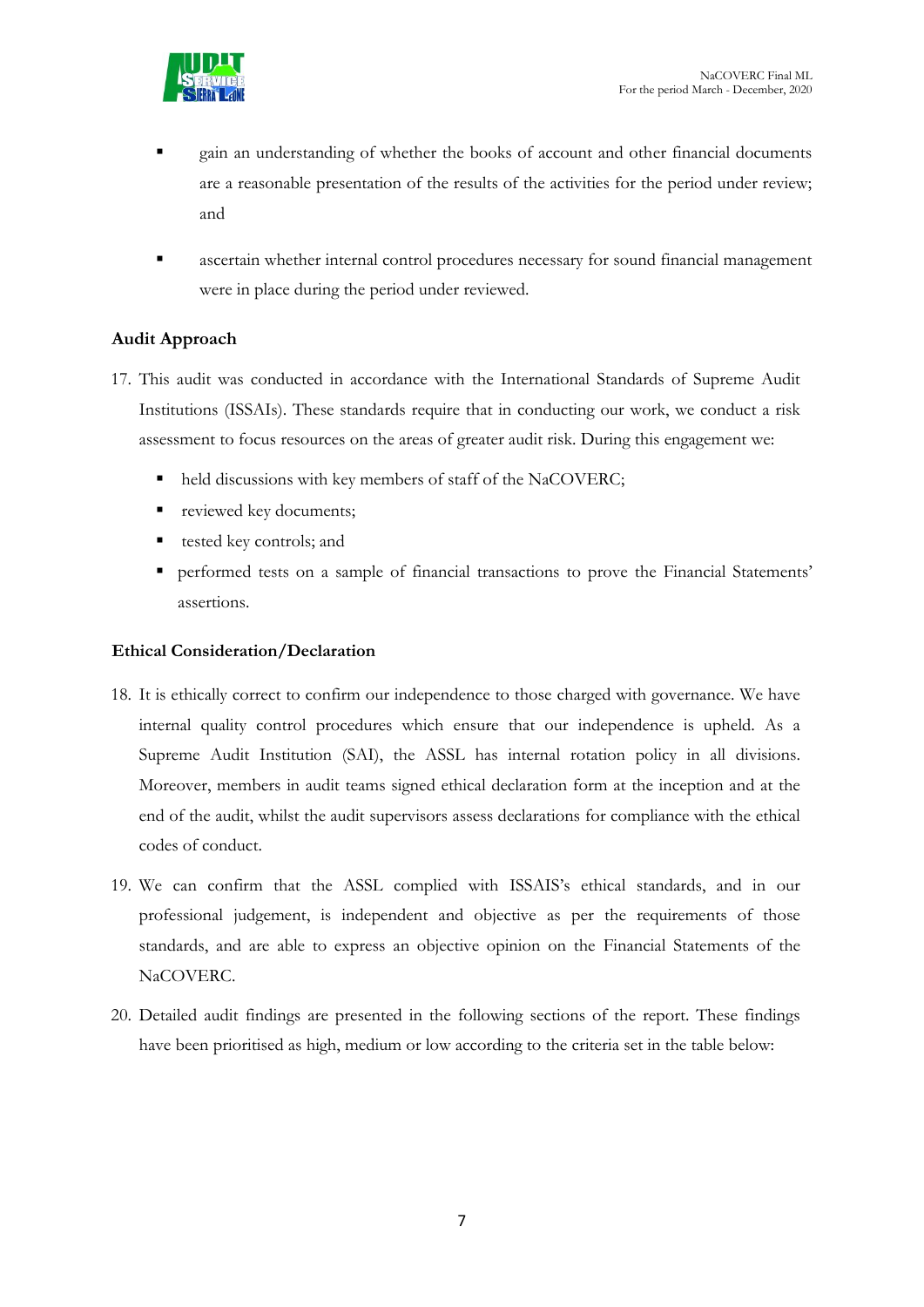

| <b>Risk</b> | Description                                                                                                                                                |  |  |
|-------------|------------------------------------------------------------------------------------------------------------------------------------------------------------|--|--|
| Rating      |                                                                                                                                                            |  |  |
|             |                                                                                                                                                            |  |  |
|             | Matters which may pose a significant business or financial risk to the entity; and/or<br>٠                                                                 |  |  |
| High        | matters that have resulted or could potentially result in a modified or qualified audit                                                                    |  |  |
|             | opinion if not addressed as a matter of urgency by the entity.                                                                                             |  |  |
|             | Matters of a systemic nature that pose a moderate business or financial risk to the entity<br>٠                                                            |  |  |
| Moderate    | if not addressed as high priority within the current financial year; and/or                                                                                |  |  |
|             | matters that may escalate to high risk if not addressed promptly.<br>٠                                                                                     |  |  |
|             | Matters that are isolated, non-systemic or procedural in nature; and/or<br>٠                                                                               |  |  |
| Low         | matters that reflect relatively minor administrative shortcomings and require action in<br>п<br>order to improve the entity's overall control environment. |  |  |
|             |                                                                                                                                                            |  |  |

# **Appreciation**

21. We express our gratitude to the Chairman and members of staff of the NaCOVERC, for the cooperation we received during the conduct of our work.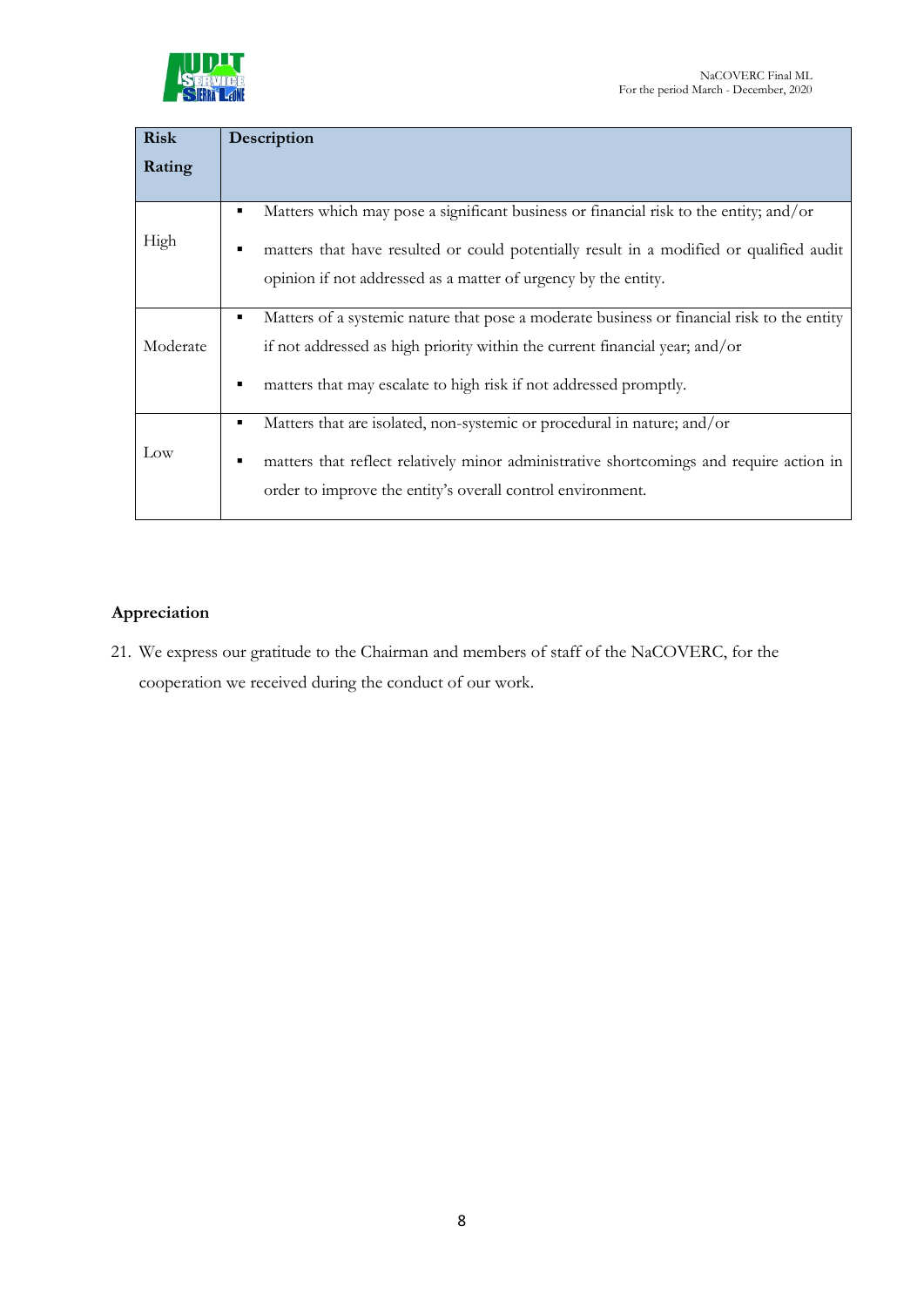

## **5. REVENUE MANAGEMENT**

#### <span id="page-10-0"></span>**Passengers lab testing fee payments not in accordance with the stipulated amounts**

- 22. Seven children (3 arriving and 4 departing) under 2 years paid Covid-19 testing fees, contrary to the travel advisory, which exempted them from testing and or payment. The total amount paid for children under 2 years was Le4,200,000.
- 23. We recommended that the controls around revenue management should be reviewed for weaknesses and necessary action taken to strengthen internal controls.

#### **Official Response**

24. The Chairman responded that "while Sierra Leone's policy is not to test children below the age of 5 (inbound and outbound passengers), if a destination country requires children aged 2 and above to be tested, the child had to be registered on the portal, payment made and tested".

#### **Auditor's Comment**

*25. The issue on payment of children under 2 years is still unresolved.*

# **Fines levied not in accordance with Sections 6(1,4) &10(1) of the (Protective Measures) Regulations**

26. Three DiCOVERCs (Kono, Tonkolili and Karene) collected Le16,034,000 as fines which were not deposited in the designated NaCOVERC account for the period under review. Consequently, this amount was not captured and not reported by NaCOVERC as part of the revenue from fines in the Financial Statements submitted for audit, as summarised below:

| Table 6          |                         |  |  |
|------------------|-------------------------|--|--|
| Name of DiCOVERC | <b>Amount Collected</b> |  |  |
|                  | (Le)                    |  |  |
| Karene           | 5,100,000               |  |  |
| Kono             | 5,360,000               |  |  |
| Tonkolili        | 5,574,800               |  |  |
| Total            | 16,034,000              |  |  |

27. We recommended that the fines collected by the DiCOVERCs should also be captured and reported as part of the revenue in the Financial Statements to ensure completeness.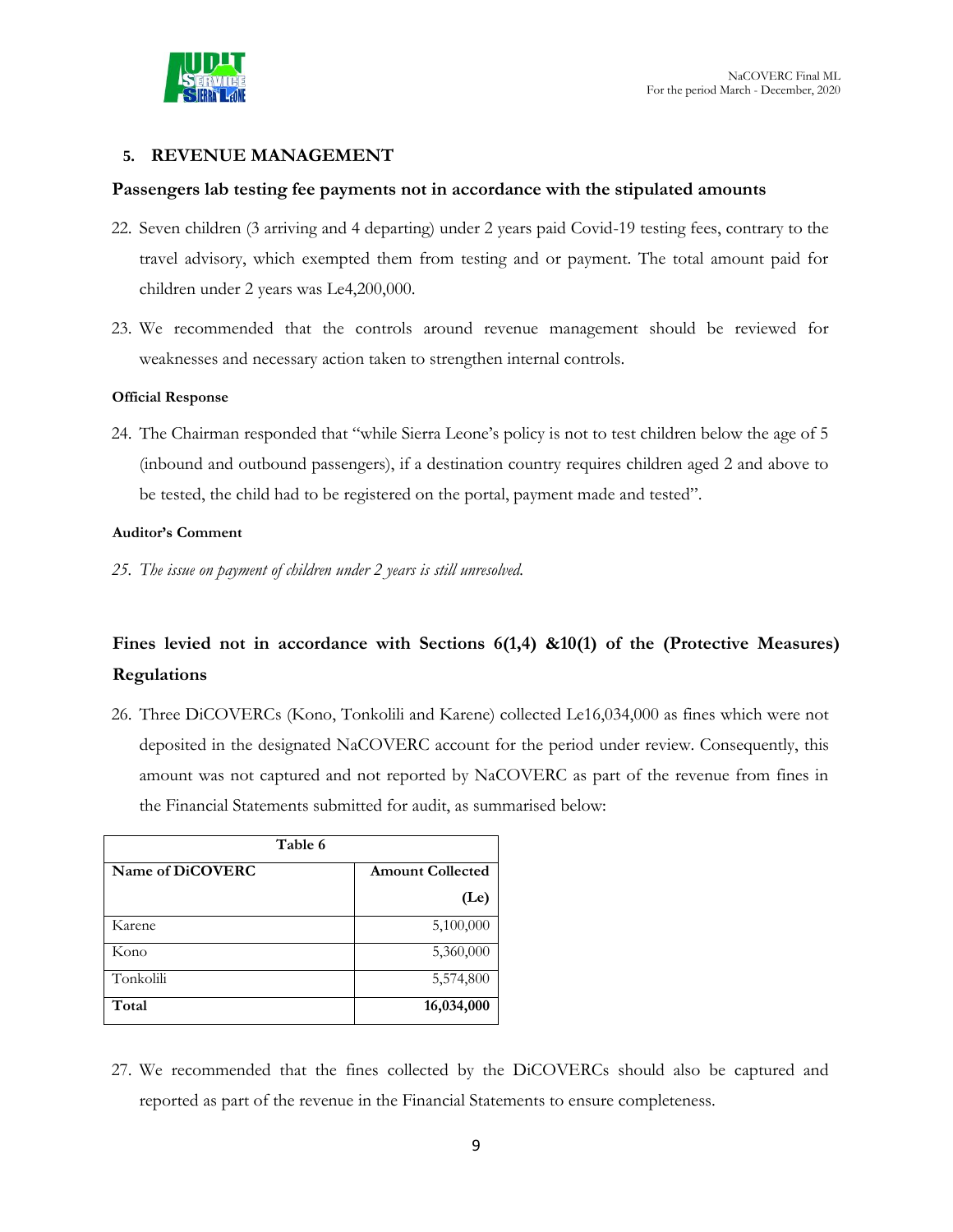

## **Official Response**

28. The Chairman stated in his response that the DiCOVERCs have been asked to transfer these funds into the account at the Rokel Commercial Bank and these amounts will be included in the Financial Statements.

## **Auditor's Comment**

*29. The fines collected by DiCOVERCs have not been included in the revised Financial Statements; this issue remains unresolved.*

## **6. CASH AND BANK**

#### **Monthly bank reconciliations not carried out for 22 accounts**

- <span id="page-11-0"></span>30. Monthly bank reconciliations were not performed for four NaCOVERC accounts and 18 DiCOVERCs' and ReCOVERCs' accounts for the period under review. The total balances on these unreconciled accounts stands at Le21,034,796,966.12.
- 31. We recommended that the Chairman of NaCOVERC should ensure that monthly reconciliations are performed for all the 22 accounts in question and evidence of the reconciliations forwarded to the Audit Service for review; otherwise, our opinion will be modified.

#### **Official Response**

- 32. These accounts listed in Appendix 4a are of two categories:
	- 1. Accounts used to collect revenue only
	- 2. Accounts managed by the DiCOVERCs
- 33. For accounts used to collect revenue: We did not maintain a cashbook for these accounts as we made no payments/transfers from these accounts. We only reported on the balances in these accounts, as it was the understanding that these accounts will never be touched. However, in 2021 when we had a reason to make transfers into the Treasury Account, a cashbook is now maintained and reconciliation required.
- 34. For accounts managed by the DiCOVERCs: We simply operated on the basis of "Advances given to the districts against liquidation received and accepted". Any amount not liquidated is properly still regarded as an advance to that district. The bank accounts are managed independently by the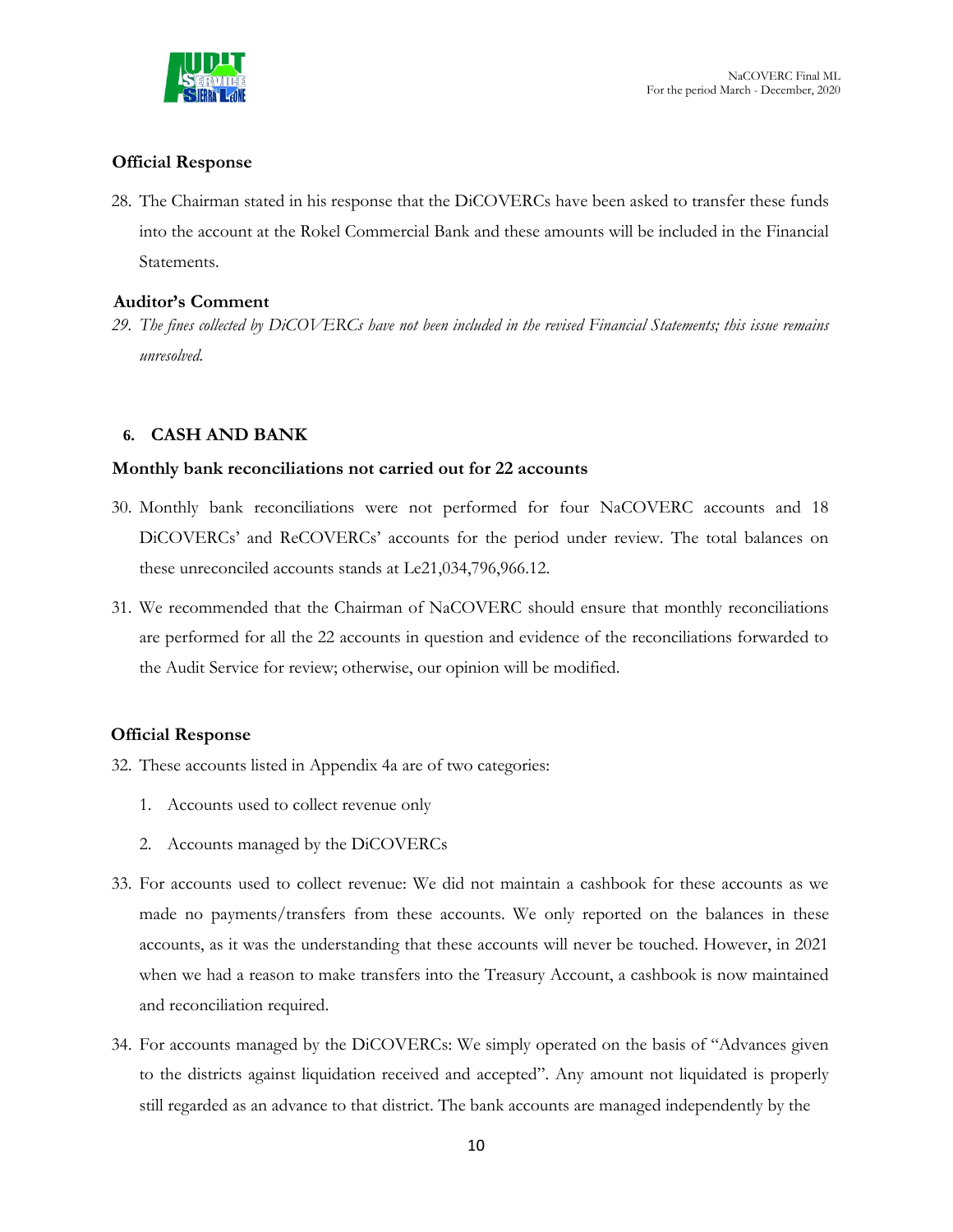

DiCOVERCs and was only used as a requirement to receive advances from NaCOVERC. However, your point is noted and we will engage the districts to do reconciliation of the bank accounts as an added control.

## **Auditor's Comment**

*35. December 2020 reconciliations were received for five DiCOVERCs (Koinadugu, Tonkolili, Moyamba, Falaba and Kambia). This issue is partly resolved.*

## **7. EXPENDITURE MANAGEMENT**

## **Payments made without adequate supporting documents**

- <span id="page-12-0"></span>36. While reviewing payment vouchers and their supporting documents, we observed that payments totalling Le7,423,425,871 were made to various contractors, suppliers, individuals and DiCOVERCs. However, the documentation maintained in respect of these payments were not adequate to confirm the occurrence of the payments or in some instances, to confirm delivery of goods and services.
- 37. We recommended that the Chairman should ensure that the missing documents listed in the appendix of this finding should be made available to the Audit Service for verification and confirmation; otherwise, the amount in question will be surcharged to those who authorised these payments.

## **Official Response**

38. The Chairman stated that "these documents are all either attached to the vouchers or maintained in a separate file if they are too bulky. Copies and or samples where applicable have been attached to this response and referenced in the appendix".

## **Auditor's Comment**

*39. Documents were submitted and verified for a total amount of Le5,760,132,871, which is resolved. However, there is still an amount of Le1,663,293,000 which is unresolved.*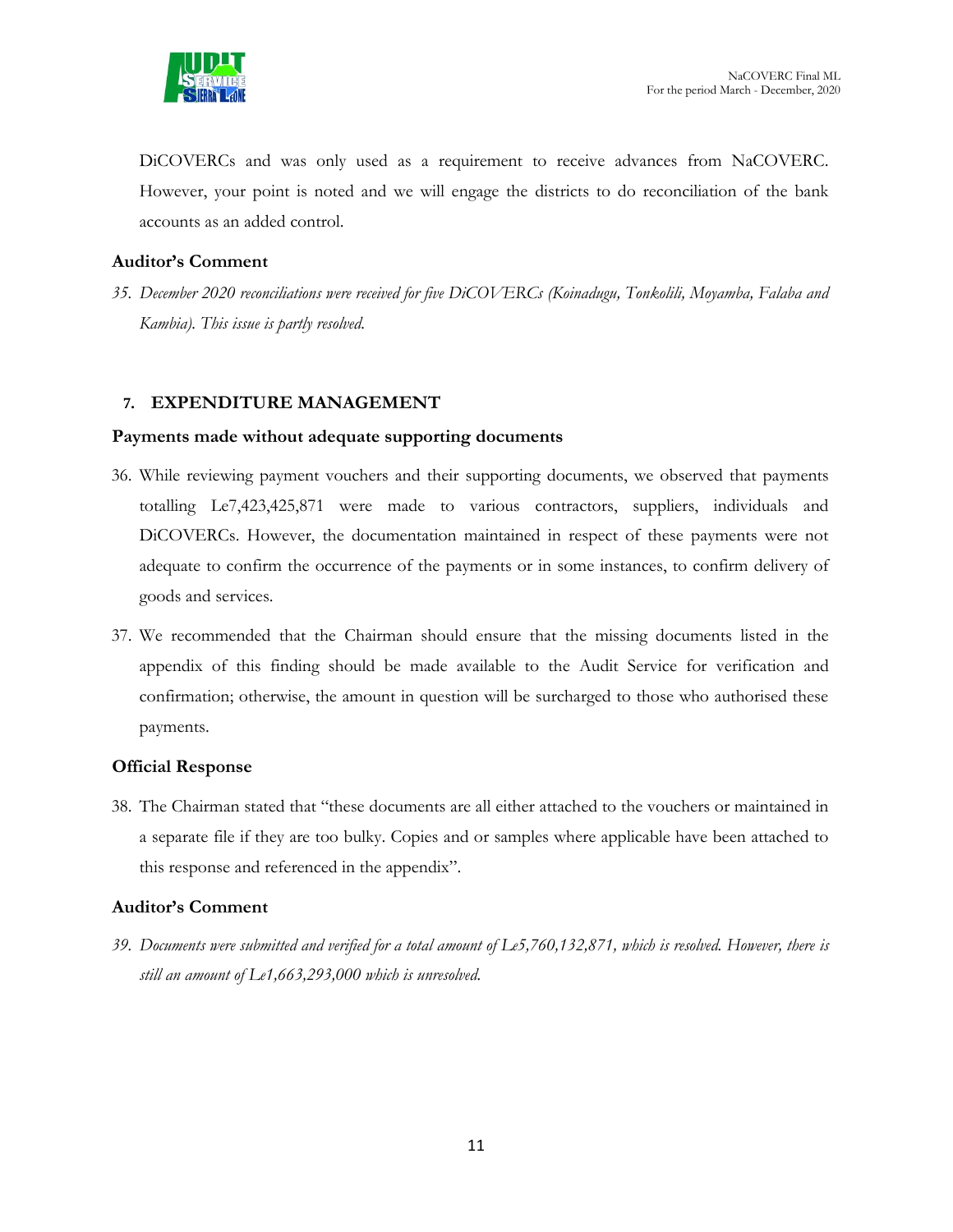

## **Payments made in excess of request and Accountant General's computation**

- 40. During our review of payment vouchers and their supporting documents, we observed that a payment amounting to Le413,750,616 on PV00291 was made to beneficiaries as death benefit in respect of one Dr. Sesay, a deceased Medical Doctor. A correspondence from the Ministry of Finance revealed that the Ministry computed the death benefit to be paid to the beneficiaries which amounted to Le257,954,112. This action resulted in an excess payment of Le155,796,504.
- 41. We recommended that the Chairman should ensure that a convincing explanation is provided with documentary evidence to justify the excess payments made instead of the amount computed by the Ministry; otherwise, the amount would be surcharged to those who authorised the payments.

## **Official Response**

- 42. The Accountant General communicated this computation based on the final gross salary of these individuals. However, during our review, further documentation was provided to support the fact that the gross salary used for one of the individuals was not correct. In that light, we adjusted the computation. Supporting documentation is attached.
- 43. Even though there was a budget for the activity, payment is always made based on verifiable actuals. Thus, due to the fact that more people attended the workshop than was budgeted for, the amount paid was more than budgeted. See attached the list of attendees.

## **Auditor's Comment**

*44. The evidence in respect of death benefit to beneficiaries of late Dr. Sesay, was not sufficient and appropriate to justify the excess payments. The matter is still unresolved.*

## **Withholding taxes not deducted from payments made to suppliers and contractors**

- 45. A review of payment vouchers and their supporting documents revealed that withholding taxes to the tune of Le414,280,613 were not deducted from seven payments made to contractors and suppliers.
- 46. We recommended that the Chairman should ensure that the taxes are recovered from the contractors listed in the appendix of this finding, and the money paid to the National Revenue Authority and the NRA receipt submitted to the Audit Service for verification; otherwise, this amount will be surcharged to those who authorised the payments.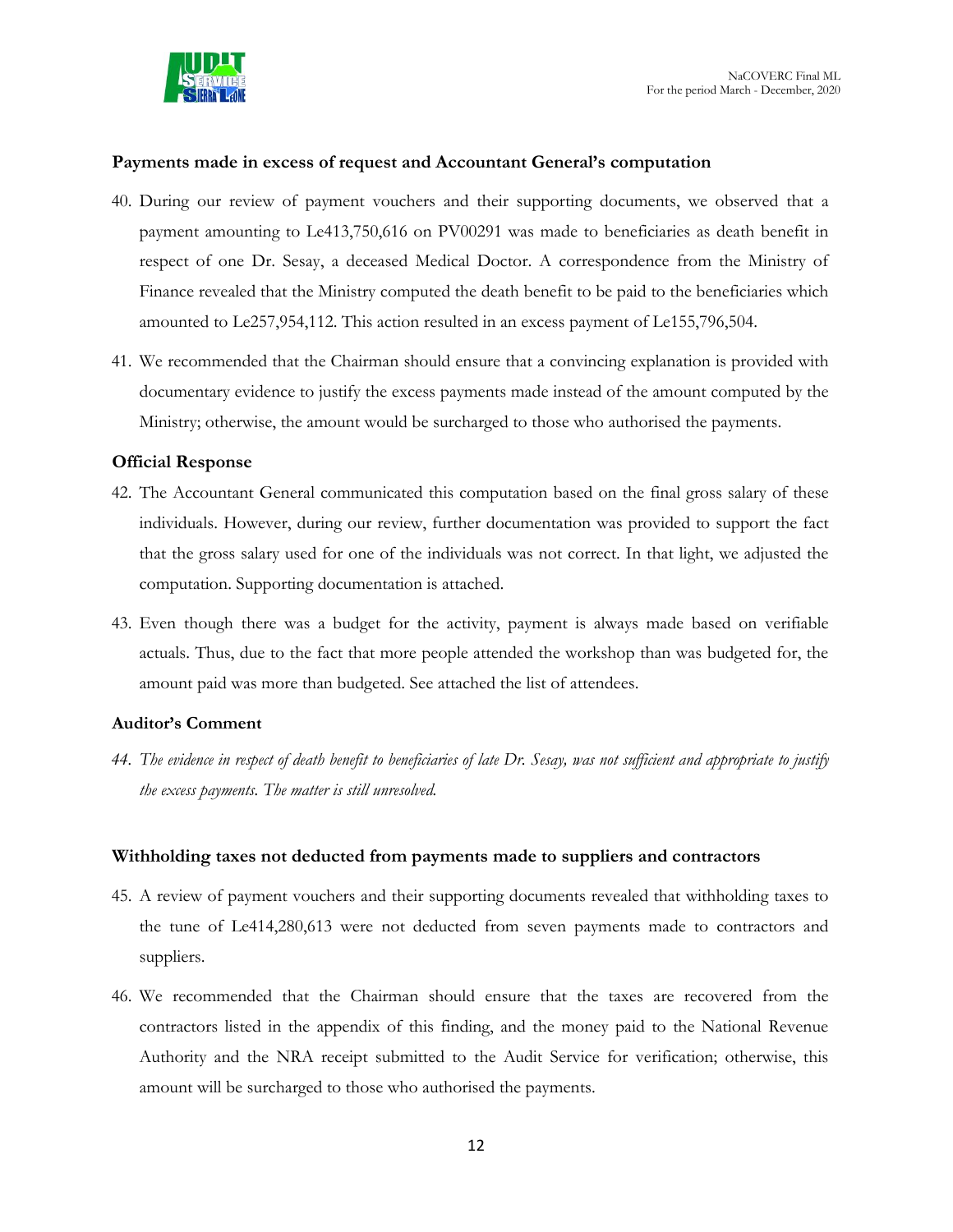

## **Official Response**

- 47. Payment to Tamdel Investment was an over-the-counter transaction which is exempted from withholding tax (PV 00230).
- 48. Withholding tax for the transaction supported by PV 00842 was deducted in a subsequent payment. Kindly find attached, copy of the relevant payment voucher.
- 49. Withholding tax on payment supported by PV 00116 was not deducted. The tax will be recovered from the supplier and paid over.
- 50. Withholding tax was not deducted from payment to Swendeh as it was an advance payment. Please be advised that the full withholding tax was deducted from the subsequent (final) payment. Kindly find attached, the payment voucher for the said payment (PV 00109).
- 51. Withholding tax was not deducted on the payment of the premium in respect of the health workers' Life Assurance Policy as in practice. The NRA exempts premium payments from withholding tax, the same is accorded to payments for fuel and air tickets, among others. The compelling factor is the fact that the payments comprise amounts due to various other parties.

## **Auditor's Comment**

*52. After verification of evidence submitted, we concluded that an amount of* **Le1,204,500** *still remains as withholding taxes not deducted from two payments.*

## **8. ICT SUPPORT SERVICES**

#### **No provision made in the Service Level Agreements for data archiving and retention**

- <span id="page-14-0"></span>53. From a review of the Service Level Agreements (SLAs) between NaCOVERC and the ICT service providers, we observed that no provision was made as to where the data collected from passengers should be stored and how long it should be in the hands of the ICT service providers.
- 54. Neither the DSTI nor NaCOVERC has an idea of how long the ICT service providers (Fix Solution) should maintain the data collected from passengers.
- 55. We recommended a review of the contract to clearly state how long data should be archived according to national data retention policy.